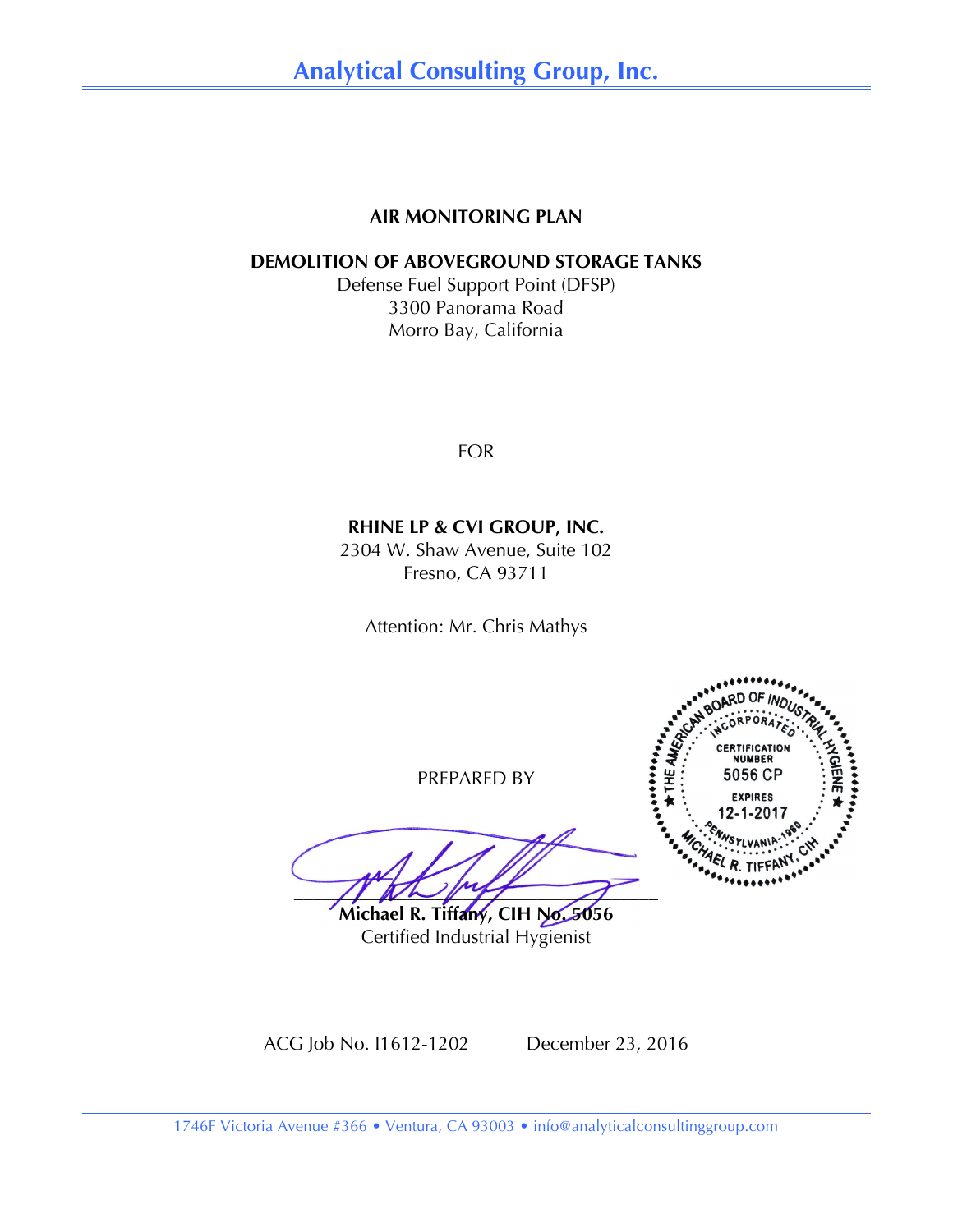## **TABLE OF CONTENTS**

### Page

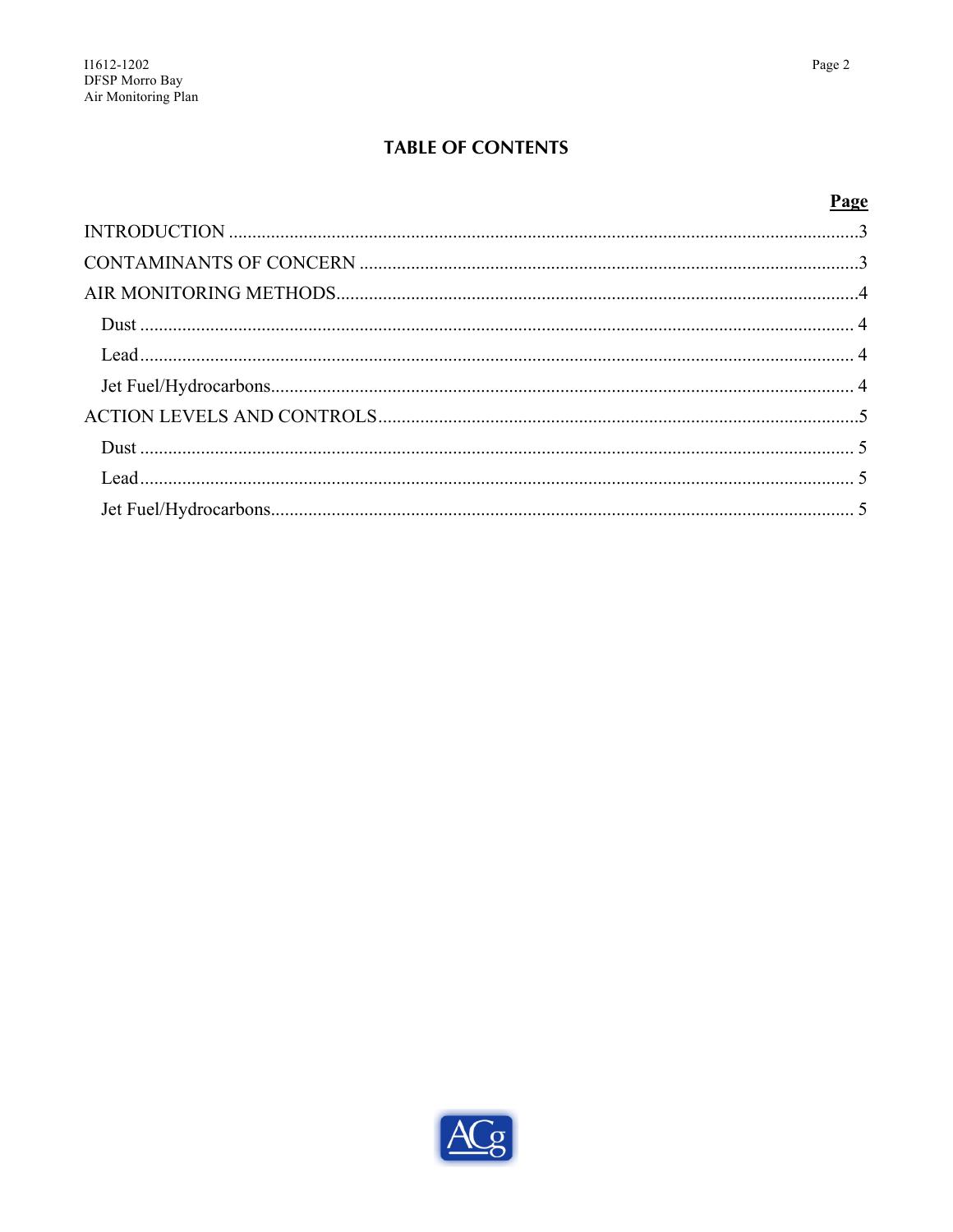#### **SITE-SPECIFIC AIR MONITORING PLAN**

#### **for**

**DEMOLITION OF ABOVEGROUND STORAGE TANKS, PIPING, AND EQUIPMENT**

## **INTRODUCTION**

The purpose of this Air Monitoring Plan is to provide site-specific procedures for monitoring of airborne emissions of pollutants during the demolition of aboveground jet fuel storage tanks, piping, and associated equipment at the subject property. The objective of the air monitoring is to document airborne exposures to site workers and the surrounding community and to provide early warning of potential exposures in order to facilitate control of the exposures.

This Plan contains the following information:

- Air quality parameters to be monitored;
- Equipment and methods for monitoring;
- Monitoring locations;
- Data reporting system; and
- Action levels for implementation of additional emission controls.

# **CONTAMINANTS OF CONCERN**

Contaminants of concern during demolition include respirable particulate matter (PM10), lead (Pb), and organic compounds. The table below summarizes the sources, action levels, and controls for the contaminants of concern.

| <b>Target</b><br><b>Compounds</b> | <b>Source</b>                              | Method                              | <b>Action Level</b>          | <b>Controls</b>                                     |
|-----------------------------------|--------------------------------------------|-------------------------------------|------------------------------|-----------------------------------------------------|
| Dust (PM10)                       | Soil disturbance<br>during grading, wind   | Visual monitoring                   | Visible dust                 | Water truck, soil binder                            |
|                                   |                                            | SidePAK aerosol monitor             | 50 $\mu$ g/m <sup>3</sup> †  |                                                     |
| Lead (Pb)                         | Disturbance of paint,<br>contaminated soil | Air sampling<br>(NIOSH Method 7300) | 1.5 $\mu$ g/m <sup>3</sup> † | Dust control,<br>containment if necessary           |
| Jet Fuel/<br>Hydrocarbons         | Residue in piping,<br>contaminated soil    | Photoionization detector            | 50 ppmy at<br>source         | Covering/containing<br>source, removal of<br>source |
|                                   |                                            | Odor monitoring                     | Odor nuisance                |                                                     |

† Downwind value minus upwind value

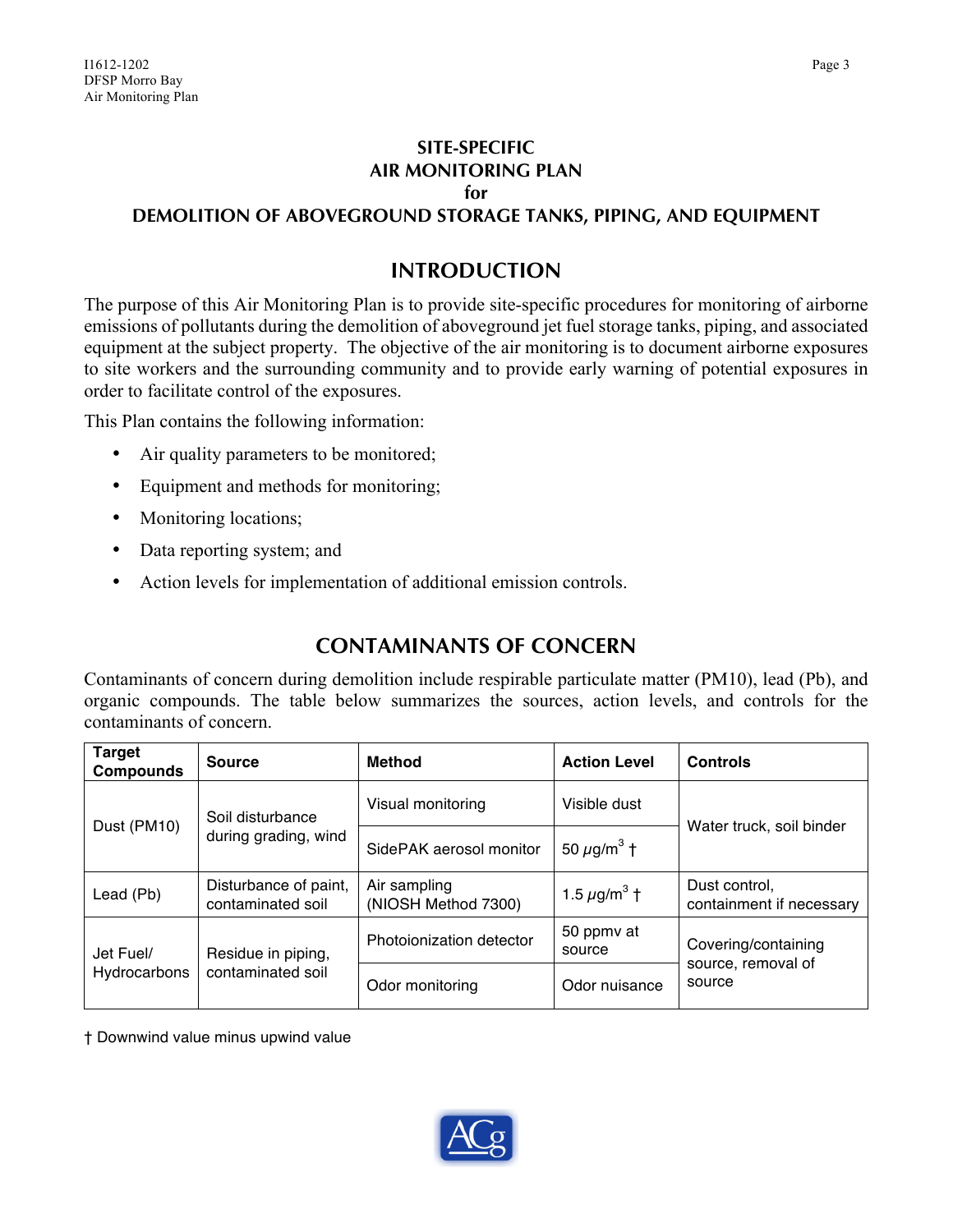# **AIR MONITORING METHODS**

Air monitoring will be conducted at the work location(s) and at the perimeter fenceline as described below. Upwind and downwind perimeter locations will be selected by the industrial hygienist on a daily basis based on wind direction, work location, and nearby receptor (residence) locations. Regardless of wind direction, at least one monitoring location will be placed between the active work location and the nearest residences.

## **DUST**

Visual observation will be used to continuously monitor the active work area for visible emissions of dust. Observations will be logged on an hourly basis.

TSI AM510 SidePak™ or TSI 8520 DustTrak™ aerosol monitors will be used to monitor airborne respirable dust (PM10) concentrations at the upwind and downwind perimeter of the site continuously during demolition and grading activities. The monitors will be positioned at the top of the perimeter fence. The monitors will continuously record dust concentrations and calculate a time-weighted average concentration. The monitors will be set to alarm at the action level of 50  $\mu$ g/m<sup>3</sup>. The monitoring data will be downloaded on a daily basis and a monitoring report will be posted online and in the project office.

## **LEAD**

Air samples to measure airborne lead concentrations will be collected daily at the upwind and downwind perimeter of the site. Air samples will be collected by drawing air through 37-mm diameter cassettes with 0.8-µm mixed-cellulose-ester membrane filters using sampling pumps. The sample cassettes will be positioned at the top of the perimeter fence. The airflow rate will be measured before and after sampling using a calibrated rotameter. The air samples will be submitted to an accredited laboratory for analysis of lead concentration using inductively-coupled-plasma atomic emission spectroscopy (ICP). Sampling and analysis will be conducted in accordance with NIOSH Method 7303.

Air samples will be analyzed on a 24-hour laboratory turnaround and the results will be posted online and in the project office upon receipt. If all samples from the first two days of any operation are non-detect for lead, subsequent upwind samples will be archived.

## **JET FUEL/HYDROCARBONS**

JP-5 jet fuel is a middle-distillate hydrocarbon with low vapor pressure and a mild odor. Airborne emissions of jet fuel vapors are unlikely to reach action levels at the project perimeter under-worst case conditions, but faint odors may be detected. Weathered (oxidized) hydrocarbons in contaminated soil may produce odors without generating measurable organic vapors.

Odors will be monitored by direct observation at the work location and the project perimeter. A hand-held photoionization detector (PID) will be used to measure organic vapor emissions at the source. The PID will be calibrated using isobutylene and set to read as JP-5 concentration.

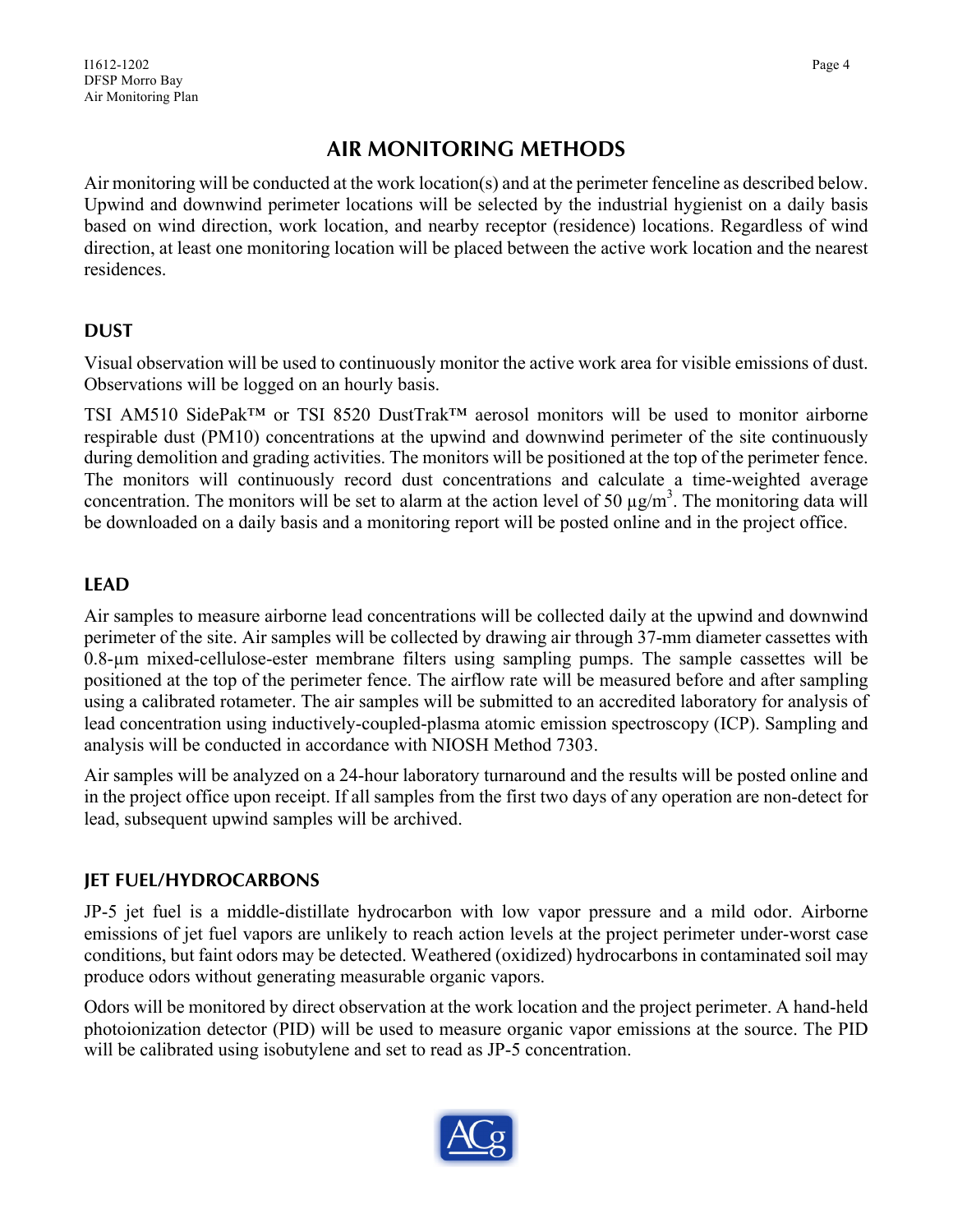# **ACTION LEVELS AND CONTROLS**

## **DUST**

If visible emissions are present, water spray or mist shall be used for dust suppression. If plain water is not effective at controlling visible emissions, the water shall be amended with a wetting agent.

If visible dust emissions reach the west berm, work shall stop until emissions are controlled.

If real-time readings on the PM10 aerosol monitors exceed 150  $\mu$ g/m<sup>3</sup> (the EPA National Ambient Air Quality Standard, NAAQS) at the fenceline, the upwind PM10 value will be subtracted from the downwind value. If the difference exceeds 150  $\mu$ g/m<sup>3</sup>, work will stop until the emissions can be controlled. If the 8-hour time-weighted average (TWA) PM10 concentration downwind exceeds the upwind concentration by more than 50  $\mu$ g/m<sup>3</sup> (the California Ambient Air Quality Standard, CAAQS), additional measures (modification of work practices, amended water, soil binder) will be implemented to reduce emissions.

## **LEAD**

The CAAQS for lead, and the project action level, is 1.5  $\mu$ g/m<sup>3</sup>. As long as the total airborne dust concentration does not exceed 150  $\mu$ g/m<sup>3</sup> and the soil lead concentration does not exceed 10,000 mg/kg (the highest found to date is 150 mg/kg), the CAAQS for lead will not be exceeded. Visual and instrumental monitoring for dust will ensure that lead emissions do not exceed the action level. Perimeter air sampling will be conducted to confirm that the action level is not exceeded.

Demolition methods which heat lead-based paint (torch-cutting, plasma-cutting, arc-gouging, abrasive sawing) will not be used. Methods which can cause emission of fine lead particulates (abrasive blasting, power sanding, etc.) will require containment of the work area to control emissions. The principal demolition method which will be used is hydraulic shearing, which can cause flakes of paint to separate from the steel but will not cause fine particulate emissions which travel beyond the work area. Demolition will be monitored for visual emissions of dust or debris, in addition to the perimeter air monitoring.

## **JET FUEL/HYDROCARBONS**

Hydrocarbon vapor emissions from contaminated soil will be monitored at the source (the working face of the excavation or the excavator bucket). If organic vapor (VOC) emissions exceed 50 parts per million by volume (ppmv), a water spray will be used to control emissions. Soil with VOC emissions will be placed in stockpiles covered with plastic sheeting pending removal from the site.

Residual hydrocarbons in tanks and pipes, if any, will be removed by vacuum truck prior to demolition in accordance with the demolition plan tank and piping certification procedures. This process will also be monitored using the PID. The tanks and piping will be certified as gas-free prior to demolition.

Odors will be monitored directly at the source and at the perimeter. Nuisance odors from hydrocarbons will be controlled using an amended water spray or other methods as appropriate.